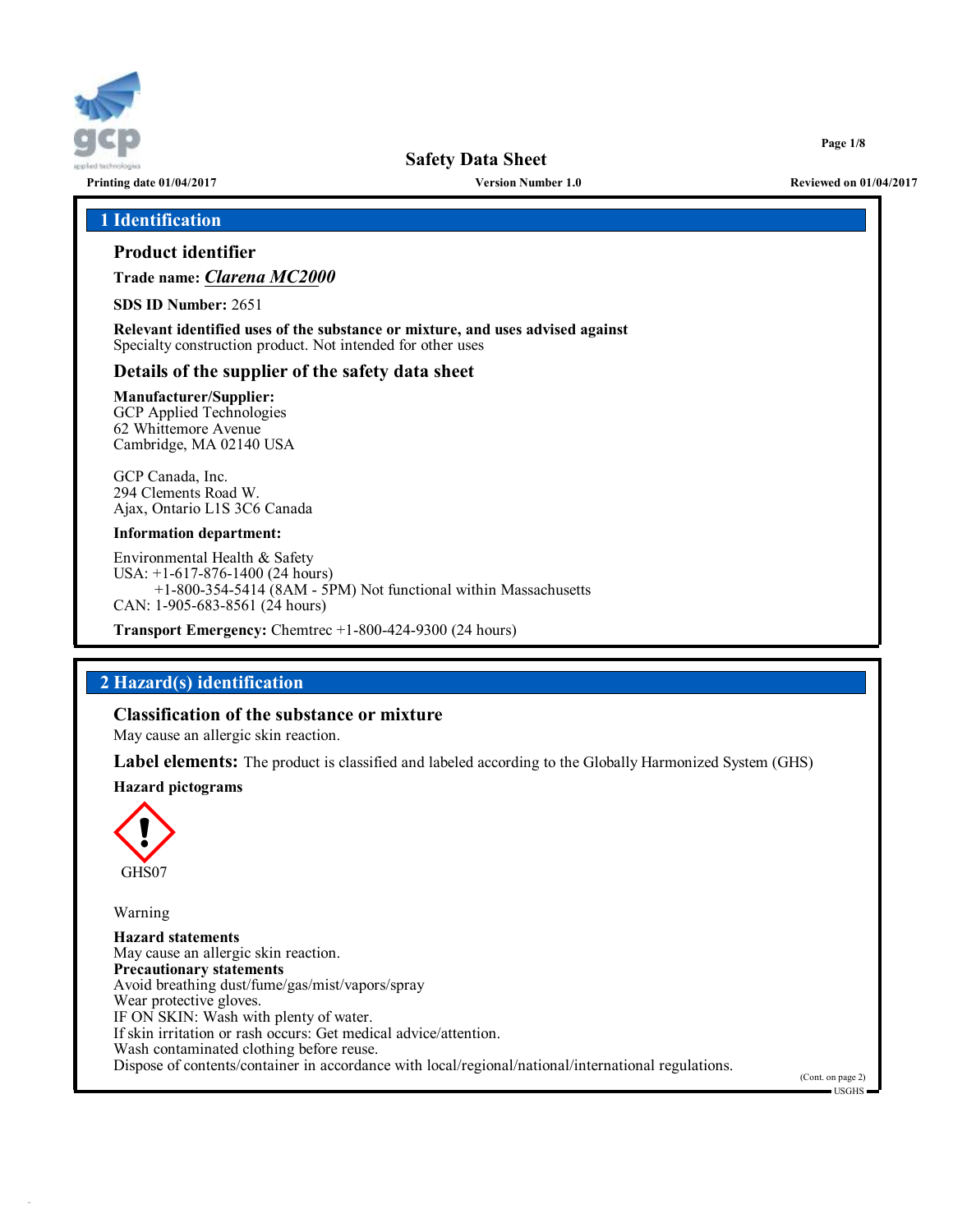**Trade name:***Clarena MC2000*

**NFPA ratings (scale 0 - 4)**

1 1  $\overline{0}$  $Health = 1$  $Fire = 1$ Reactivity  $= 0$ 

### **HMIS-ratings (scale 0 - 4)**

**HEALTH**  FIRE REACTIVITY  $\boxed{0}$  Reactivity = 0 1  $\overline{1}$  $Health = 1$  $Flammability = 1$ 

## **Other hazards**

**Results of PBT and vPvB assessment**

**PBT:** Not applicable. **vPvB:** Not applicable.

## **3 Composition/information on ingredients**

**Chemical characterization: Mixtures**

**Description:** Mixture of the substances listed below with additional nonhazardous ingredients.

**Hazardous components:**

26172-55-4 5-chloro-2-methyl-2H-isothiazol-3-one 0.0-0.1%

**Additional information:** For the wording of the listed hazard phrases refer to section 16.

## **4 First-aid measures**

### **Description of first aid measures**

**General information:** Get medical advice/attention if you feel unwell.

**After inhalation:**

Supply fresh air. If required, provide artificial respiration. Keep patient warm. Consult doctor if symptoms persist.

**After skin contact:** Generally the product does not irritate the skin.

**After eye contact:** Rinse cautiously with water for several minutes.

**After swallowing:** If symptoms persist consult doctor.

## **Information for doctor:**

**Most important symptoms and effects, both acute and delayed** May cause sensitization by skin contact.

**Indication of any immediate medical attention and special treatment needed** No further relevant information available.

## **5 Fire-fighting measures**

**Special hazards arising from the substance or mixture** No further relevant information available.

**Additional information** Collect contaminated fire fighting water separately. It must not enter the sewage system.

USGHS (Cont. on page 3)

(Cont. from page 1)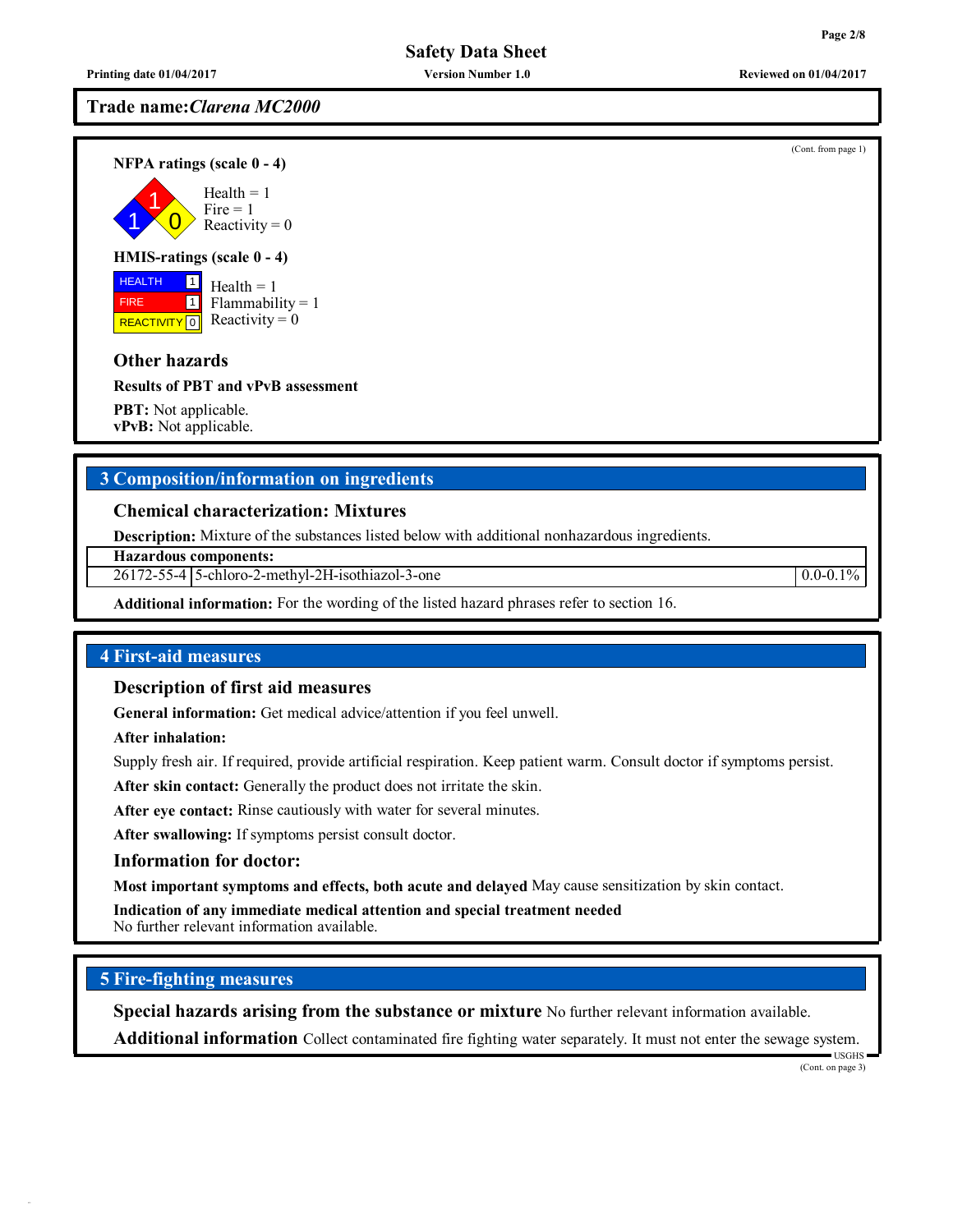### **Trade name:***Clarena MC2000*

## **6 Accidental release measures**

#### **Personal precautions, protective equipment and emergency procedures**

Wear protective equipment. Keep unprotected persons away.

#### **Methods and material for containment and cleaning up:**

Contain and/or absorb spill with inert material (i.e. sand, vermiculite) then place in a suitable container.

Dispose contaminated material as waste according to section 13 of the SDS.

#### **Reference to other sections**

See Section 7 for information on safe handling.

See Section 8 for information on personal protection equipment.

See Section 13 for disposal information.

### **7 Handling and storage**

#### **Handling:**

#### **Precautions for safe handling**

Prevent formation of aerosols. Avoid contact with eyes, skin and clothing. Do not take internally. Practice good personal hygiene to avoid ingestion. Use only with adequate ventilation. Wash clothing before reuse. FOR PROFESSIONAL USE ONLY. KEEP OUT OF CHILDREN'S REACH.

**Information about protection against explosions and fires:** No special measures required.

#### **Conditions for safe storage, including any incompatibilities**

**Storage:**

**Information about storage in one common storage facility:** No special measures required.

**Further information about storage conditions:** Keep receptacle tightly sealed.

**Specific end use(s)** No further relevant information available.

### **8 Exposure controls/personal protection**

**Additional information about design of technical systems:** No further data; see item 7.

#### **Control parameters**

**Components with limit values that require monitoring at the workplace:**

The product does not contain any relevant quantities of materials with critical values that have to be monitored at the workplace.

**Additional information:** The lists that were valid during the creation were used as basis.

**Exposure controls**

**Personal protective equipment:**

**General protective and hygienic measures:**

The usual precautionary measures for handling chemicals should be followed.

(Cont. from page 2)

**Page 3/8**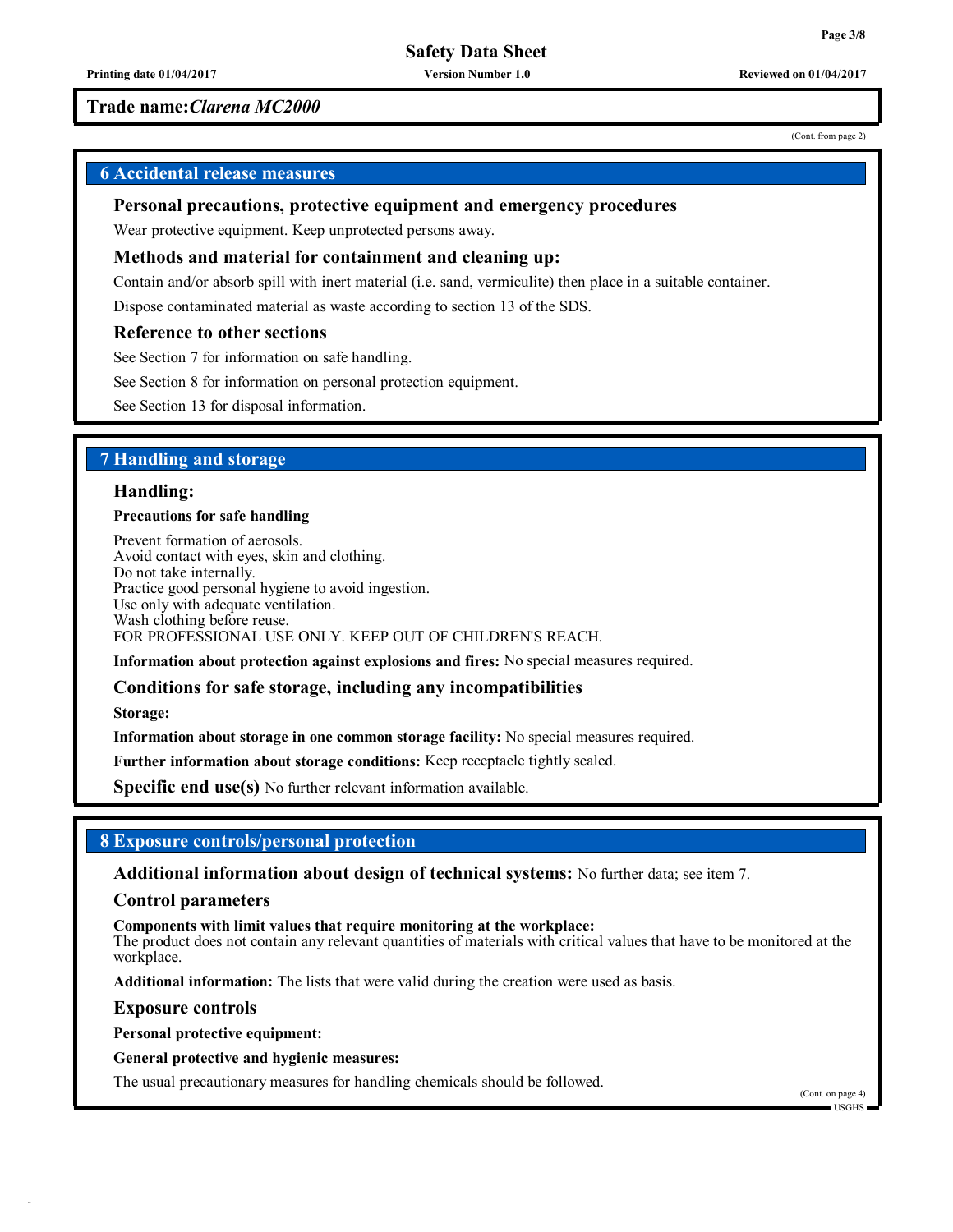**Printing date 01/04/2017 Version Number 1.0 Reviewed on 01/04/2017**

#### **Trade name:***Clarena MC2000*

**Breathing equipment:**

Control exposure to ingredients with workplace control parameters if mentioned above. If no ingredients are listed, respiratory protection is generally not required.

If exposure limits are listed and may be exceeded, use approved respiratory protective equipment and filter type appropriate for the listed ingredients. (NIOSH, CEN, etc.).

**Protection of hands:** Rubber or other impervious gloves should be worn to prevent skin contact.

#### **Eye protection:**



Safety glasses with side shield protection.



A face shield should also be worn if there is potential exposure to splash or spray.

#### **Body protection:**

Use personal protective equipment as required.

Take off contaminated clothing.

| <b>9 Physical and chemical properties</b>                  |                                               |  |  |  |  |
|------------------------------------------------------------|-----------------------------------------------|--|--|--|--|
| Information on basic physical and chemical properties      |                                               |  |  |  |  |
| <b>General Information</b>                                 |                                               |  |  |  |  |
| Appearance:                                                |                                               |  |  |  |  |
| Form:                                                      | Liquid                                        |  |  |  |  |
| Color:                                                     | According to product specification            |  |  |  |  |
| Odor:                                                      | Characteristic                                |  |  |  |  |
| <b>Odor threshold:</b>                                     | Not determined.                               |  |  |  |  |
| pH-value (~) at 20 $^{\circ}$ C (68 $^{\circ}$ F):         | 6                                             |  |  |  |  |
| Change in condition<br><b>Melting point/Melting range:</b> | Undetermined.                                 |  |  |  |  |
| <b>Boiling point/Boiling range:</b>                        | 100 °C (212 °F)                               |  |  |  |  |
| <b>Flash point:</b>                                        | Not applicable.                               |  |  |  |  |
| <b>Flammability (solid, gaseous):</b>                      | Not applicable.                               |  |  |  |  |
| <b>Decomposition temperature:</b>                          | Not determined.                               |  |  |  |  |
| Auto igniting:                                             | Product is not selfigniting.                  |  |  |  |  |
| Danger of explosion:                                       | Product does not present an explosion hazard. |  |  |  |  |
| <b>Explosion limits:</b>                                   |                                               |  |  |  |  |
| Lower:                                                     | Not determined.                               |  |  |  |  |
| Upper:                                                     | Not determined.                               |  |  |  |  |
| <b>VOC Content (max):</b>                                  | Not determined.                               |  |  |  |  |
| Vapor pressure:                                            | Not determined.                               |  |  |  |  |
| Density: $(\sim)$                                          | Not determined.                               |  |  |  |  |
| <b>Relative density</b>                                    | Not determined.                               |  |  |  |  |
| Vapor density                                              | Not determined.                               |  |  |  |  |
| <b>Evaporation</b> rate                                    | Not determined.                               |  |  |  |  |
|                                                            | (Cont. on page 5)                             |  |  |  |  |
|                                                            | = USGHS =                                     |  |  |  |  |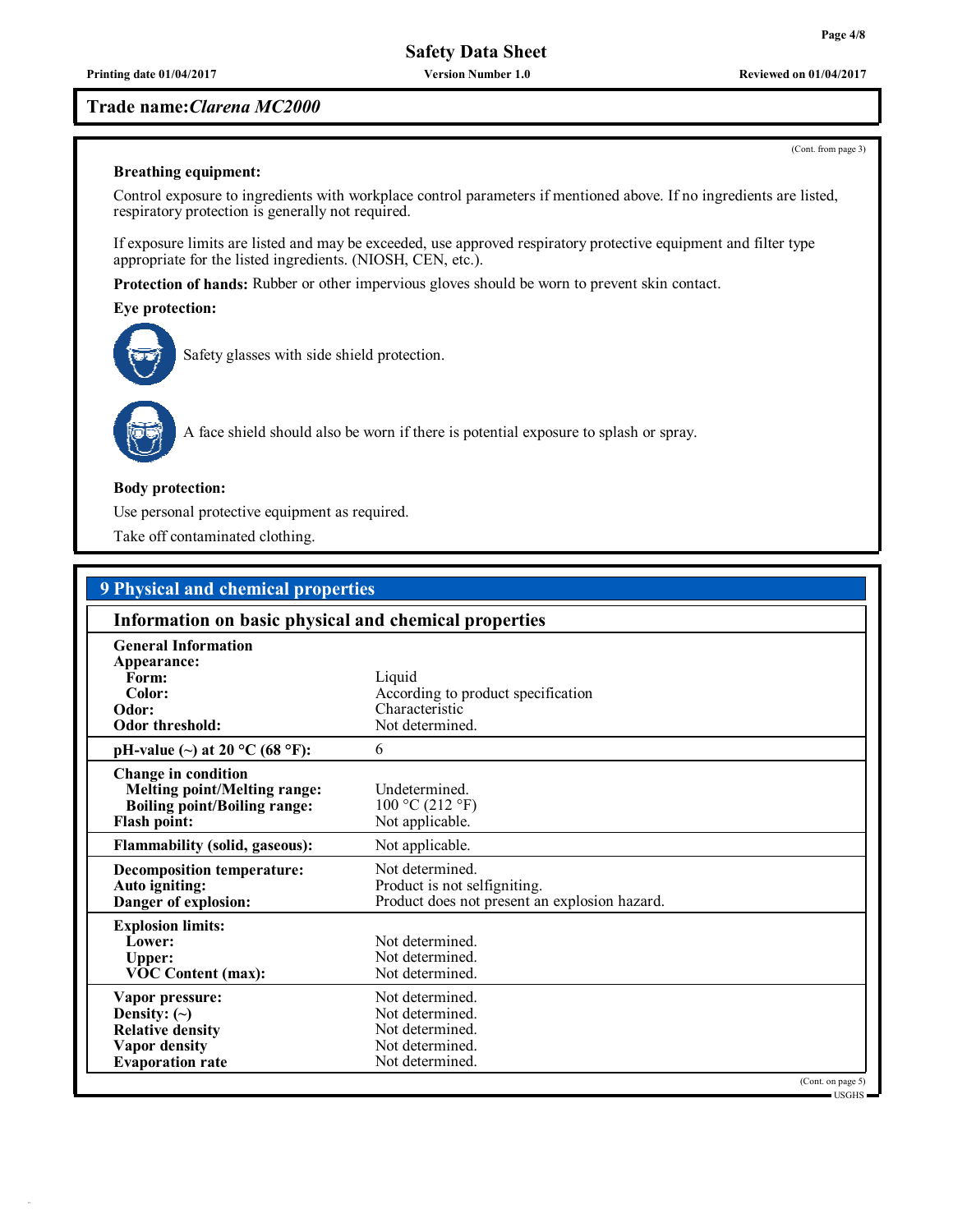**Printing date 01/04/2017 Version Number 1.0 Reviewed on 01/04/2017**

**Trade name:***Clarena MC2000*

|                                  |                                                          | (Cont. from page 4) |  |
|----------------------------------|----------------------------------------------------------|---------------------|--|
| Solubility in / Miscibility with |                                                          |                     |  |
| Water:                           | Not miscible or difficult to mix.                        |                     |  |
|                                  | Partition coefficient (n-octanol/water): Not determined. |                     |  |
| Viscosity:                       |                                                          |                     |  |
| Dynamic:                         | Not determined.                                          |                     |  |
| Kinematic:                       | Not determined.                                          |                     |  |
| Molecular weight                 | Not applicable.                                          |                     |  |
| <b>Other information</b>         | No further relevant information available.               |                     |  |

## **10 Stability and reactivity**

**Reactivity** Stable under normal conditions.

**Chemical stability**

**Thermal decomposition:** No decomposition if used according to specifications.

**Conditions to avoid** No further relevant information available.

**Incompatible materials:** No further relevant information available.

**Hazardous decomposition products:** Carbon monoxide and carbon dioxide

#### **11 Toxicological information**

## **Information on toxicological effects**

**Acute toxicity:**

**Primary irritant effect:**

**on the skin:** No irritating effect expected

**on the eye:** No irritating effect expected

**inhalation:** No irritating effect expected

#### **Sensitization:**

Sensitization possible through skin contact. May cause an allergic skin reaction.

#### **Additional toxicological information:**

**Carcinogenic categories**

**IARC (International Agency for Research on Cancer) Human Carcinogenicity: Group 1- Positive, Group 2A- Probable, Group 2B- Possible, Group 3- Not Classifiable**

None of the ingredients is listed.

**NTP (National Toxicology Program)**

**K–Known to be carcinogenic, R–May reasonably be anticipated to be carcinogenic**

None of the ingredients is listed.

**OSHA-Ca (Occupational Safety & Health Administration)**

None of the ingredients is listed.

(Cont. on page 6)

USGHS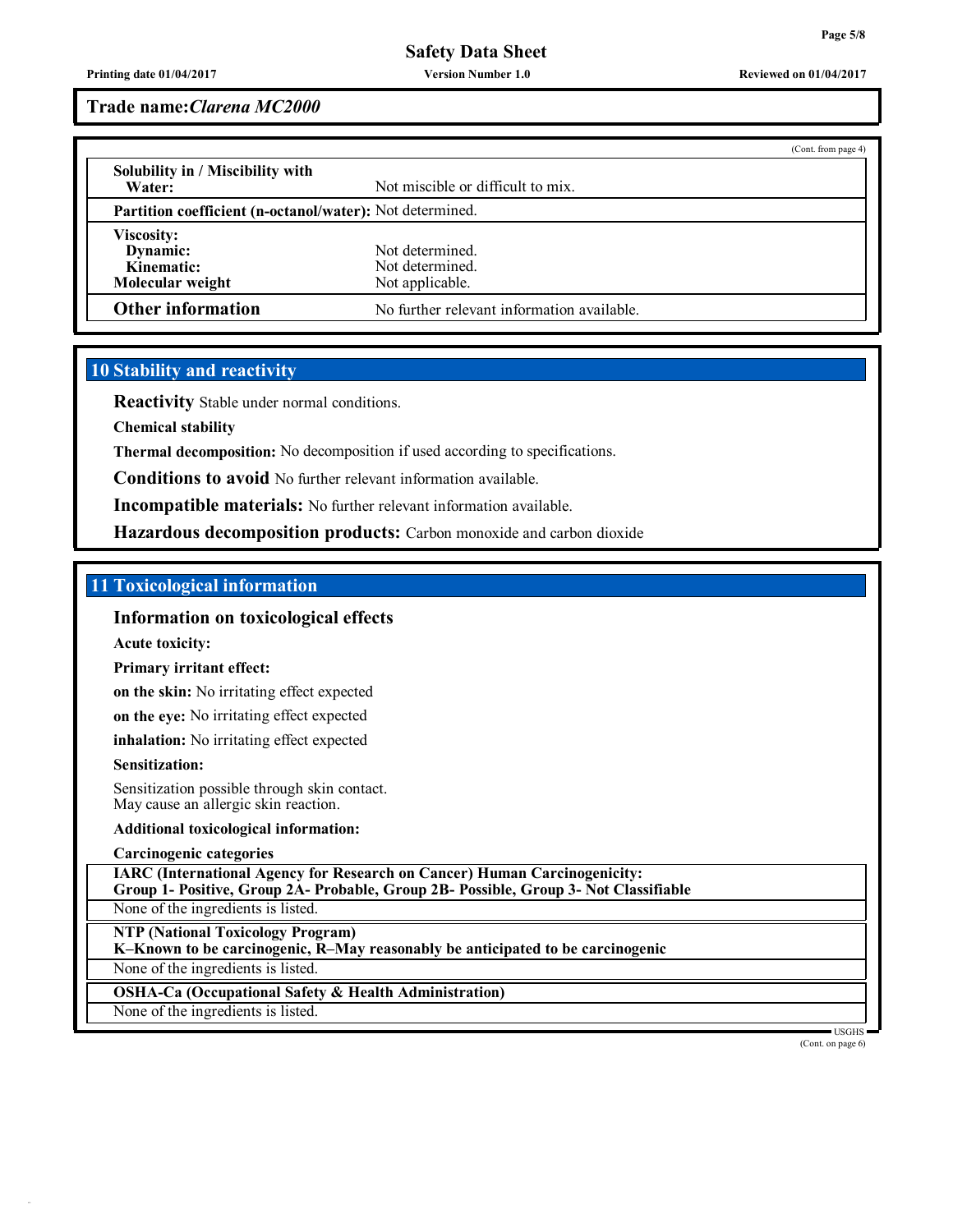(Cont. from page 5)

**Trade name:***Clarena MC2000*

**12 Ecological information**

## **Toxicity**

**Aquatic toxicity:** No further relevant information available.

**Persistence and degradability** No further relevant information available.

#### **Behavior in environmental systems:**

**Bioaccumulative potential** No further relevant information available.

**Mobility in soil** No further relevant information available.

## **Additional ecological information:**

**General notes:** Not known to be hazardous to water.

## **Results of PBT and vPvB assessment**

**PBT:** Not applicable. **vPvB:** Not applicable.

**Other adverse effects** No further relevant information available.

## **13 Disposal considerations**

## **Waste treatment methods**

**Recommendation:**



Must not be disposed of together with household garbage. Do not allow product to reach sewage system.

## **Uncleaned packagings:**

**Recommendation:** Disposal must be made according to official regulations.

|  | * 14 Transport information |  |  |
|--|----------------------------|--|--|
|--|----------------------------|--|--|

| <b>UN-Number</b><br>DOT, ADR, ADN, IMDG, IATA Not applicable.        |                 |                                                          |
|----------------------------------------------------------------------|-----------------|----------------------------------------------------------|
| UN proper shipping name<br>DOT, ADR, ADN, IMDG, IATA Not applicable. |                 |                                                          |
| Transport hazard class(es)                                           |                 |                                                          |
| DOT, ADR, ADN, IMDG, IATA<br><b>Class</b>                            | Not applicable. |                                                          |
| <b>Packing group</b><br>DOT, ADR, IMDG, IATA                         | Not applicable. |                                                          |
| <b>Environmental hazards:</b>                                        | Not applicable. |                                                          |
| <b>Special precautions for user Not applicable.</b>                  |                 |                                                          |
|                                                                      |                 | (Cont. on page 7)<br>$\blacksquare$ USGHS $\blacksquare$ |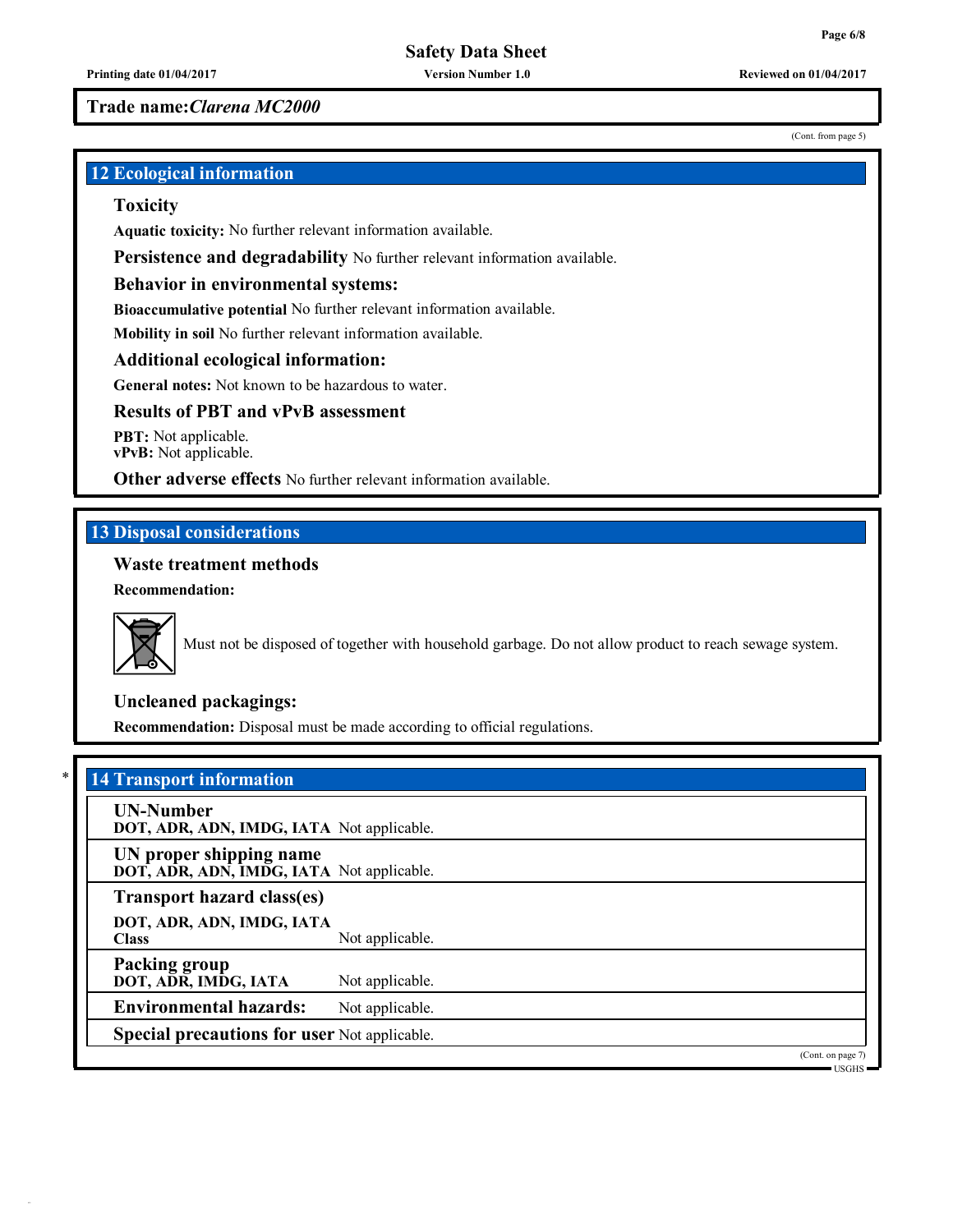(Cont. from page 6)

## **Safety Data Sheet**

## **Trade name:***Clarena MC2000*

# **Transport/Additional information:**

DOT<br>Remarks:

Not Regulated.

## \* **15 Regulatory information**

| <b>SARA (Superfund Amendments and Reauthorization Act)</b>                                   |  |
|----------------------------------------------------------------------------------------------|--|
| Section 302/304 (extremely hazardous substances):                                            |  |
| None of the ingredients is listed.                                                           |  |
| Section 313 Reportable Ingredients (Chemicals present below reporting threshold are exempt): |  |
| None of the ingredients is listed.                                                           |  |
| <b>SARA Section 312/Tier I &amp; II Hazard Categories:</b>                                   |  |
| Health Immediate (acute)<br>Yes                                                              |  |
| Health Delayed (chronic)<br>N <sub>0</sub><br>Flammable<br>N <sub>0</sub>                    |  |
| Reactive<br>No                                                                               |  |
| Pressure<br>N <sub>0</sub>                                                                   |  |
| <b>North America Chemical Inventory Status</b>                                               |  |
| <b>TSCA (Toxic Substances Control Act - United States):</b>                                  |  |
| Inventory listing could not be confirmed for one or more substances.                         |  |
| <b>CEPA</b> (Canadian DSL):                                                                  |  |
| Inventory listing could not be confirmed for one or more substances.                         |  |
| <b>Right to Know Ingredient Disclosure:</b>                                                  |  |
| Proprietary Polyacrylate NJTSN 801416052                                                     |  |
| 527-07-1 Sodium gluconate                                                                    |  |
| 381686-36-8 Polycarboxylic acid Salt type Surfactant                                         |  |
| Proprietary Copolymer - NJTSN801416055                                                       |  |
| Other Solids (residual, unfermented sugars)                                                  |  |
| 7732-18-5 Water                                                                              |  |
| <b>California Proposition 65</b>                                                             |  |
| <b>Chemicals known to cause cancer:</b>                                                      |  |
| None of the ingredients is listed.                                                           |  |
| Chemicals known to cause reproductive toxicity for females:                                  |  |
| None of the ingredients is listed.                                                           |  |
| Chemicals known to cause reproductive toxicity for males:                                    |  |
| None of the ingredients is listed.                                                           |  |
| Chemicals known to cause developmental toxicity:                                             |  |
| None of the ingredients is listed.                                                           |  |
| <b>Carcinogenicity Categories</b>                                                            |  |
| <b>EPA (Environmental Protection Agency)</b>                                                 |  |
| None of the ingredients is listed.                                                           |  |
| TLV-ACGIH (THE American Conference of Governmental Industrial Hygienists)                    |  |
| Human Carcinogen - A1 Confirmed, A2 Suspected, A3 Unknown Relevance, A4 Not Classifiable     |  |
| None of the ingredients is listed.<br>(Cont. on page 8)                                      |  |
|                                                                                              |  |

USGHS

**Printing date 01/04/2017 Version Number 1.0 Reviewed on 01/04/2017**